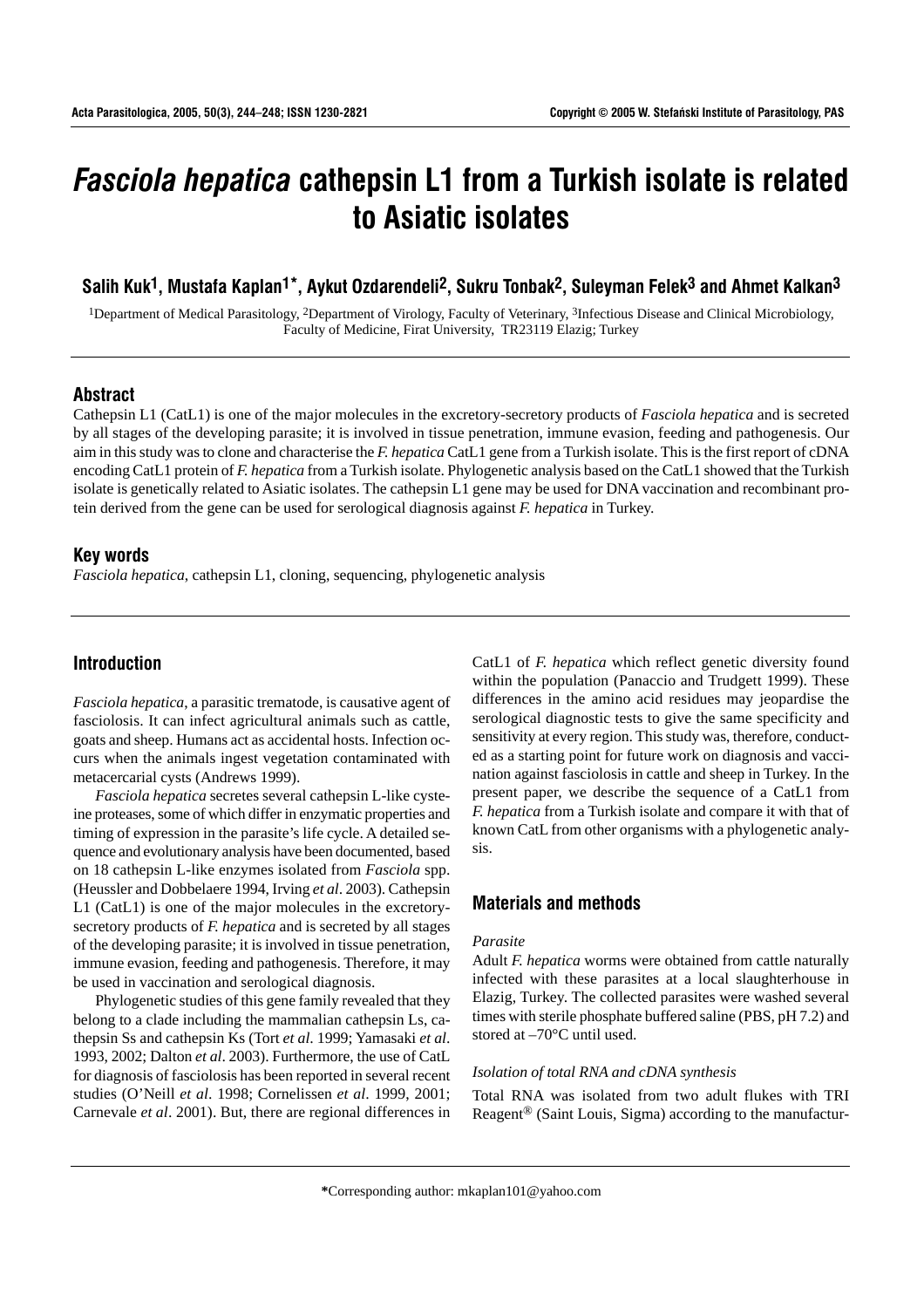er's recommendations. Total RNA was quantified by measuring the optical density at 260 nm and qualitatived by agarose gel electrophoresis using ethidium bromide for staining (Sambrook *et al*. 1989).

Reverse transcription-polymerase chain reaction (RT-PCR) was performed as described previously (Wijffels *et al*. 1994, Ozdarendeli *et al*. 2003). Briefly, the RNA was used as a template for reverse transcription (RT) with P1 primer (5'- GGAAGCTTATGAGATTGTTCATAT-3'). Following the RT reaction, the cDNA was amplified by PCR using a previously described method (Wijffels *et al*. 1994). The PCR primers P1 (5'-GGAAGCTTATGAGATTGTTCATAT-3') and P2 (5'- GGGGTACCTCACGGAAATCGTGC-3') were based on the *F. hepatica* cathepsin L1 sequence (EMBL accession number L33771). *Xho*I and *Sal*I restriction sites (underlined) were included for cloning purposes.

Briefly, PCR was performed in a final volume of 50 µl, with the following composition: Taq DNA polymerase buffer,  $1.5$  mM MgCl<sub>2</sub>, 1 mM of each dNTP, 2.5 U Taq DNA polymerase, 20 pmol of each P1 and P2 primer, 5 µl of RT reaction mixture. The PCR thermoprofile was as follows: initial denaturation at 95°C for 5 min, followed by 35 cycles of 1 min

at 94°C (denaturation), 1 min at annealing temperature and 1 min at 72°C (elongation), and a final elongation at 72°C for 15 min. After amplification, 20 µl of the reaction mixture was electrophoresed with a 100 bp DNA ladder size standard (Fermentas) on 1.5% agarose gel and visualised by ethidium bromide staining (Sambrook *et al*. 1989). Samples were stored at 4°C until use.

#### *Cloning*

The amplified PCR products were purified from 1.5% agarose gel by Wizard® SV Gel and PCR Clean-Up System (Promega). Then DNA was ligated into a Eukaryotic TOPO TA Cloning Vector (Invitrogen Topo TA Cloning Kit) according to the manufacturer's instruction. Positive transformants were determined by PCR screening.

### *DNA sequencing and phylogenetic analysis*

The nucleotide sequences of the DNA of *F. hepatica* CatL1 were determined by the dideoxynucleotide chain termination method using Dye Primer and Dye Terminator Cycle Sequencing kits (Applied Biosystems Inc.) and an ABI DNA sequencer 373A. Sequence data were analysed using Genetix-

ATGCGATTGTTCATATTAGCCGTCCTCACAGTCGGAGTGCTTGGCTCGATGATGATGTTGTGGCATCAGTGGAACCGAATGTACAACAAGAATACAAT 99 I L A V L T V G V L G S N D D L Ø H Q Ø K R M Y N K E Y TTGGGACTGAACCAATACACTGATTTGACATTCGAGGAATTCAAGGCCAAATATCTAACAGAAATGCCACGCGCGTCCGATATACTCTCACACGGTATC 297 LGLNQYT<sub>R</sub>OL T F EEF KA `κ. T E M P **R A S D**  $I L$  $\mathbf{L}$ CCGTATGAGGCGAACAACCGTGCCGTACCCGACAAAATTGACTGGCGTGAATCTGGTTATGTGACGGGGGTGAAAGATCAGGGAAACTGTGGTTCCTGT 396 N R A V P D K I D W R E S G Y V T G V KD Q G N EA N C G TGGGCTTTCTCAACAACCGGTACTACGGAGGGACAGTATTATGAAAAACGAGAGAACTAGTATTTCATTCTCTGAGCAACAACTGGTCGATTGTAGCGGT 495<br>
VAFSTTGTTEGQYMKNERTSISFSEQQLVDCSG CCTTGGGGAAATAATGGTTGCGGTGGTGGATTGATGGAAAATGCATATGAATATTTGAAACAATTTGGATTGGAAACCGAATCCTCTTATCCGTACACG 594 **GNNGCGGGLMENAYE** Y L K Q F G L E T E s s Y P GCTGTAGAAGGTCAGTGTCGACACAGTAAGCAGTTAGGAGTTGCCAAAGTGACTGGCTACTACACTGTGCATTCTGGCAGTGAGGTAGAATTGAAAAAT 693 **EGQCRHSKQLGVAK** T G Y **V** Y  $\mathbf{I}$ Y H S G S E V EL CTAGTCGGTGCCGAAAGACCTGCCGCGGTCGCTGTGGATGTGGAATCTGACTTCATGATGTACAGGAGTGGTATTTATCAGAGCCAAACTTGTTCACCG 792 **GAERP** A A V A V D V **MMYRSGI** ESDF  $0.50$  T C S F CTTAGTGTGAATCATGCAGTCTTGGCTGTGGTTATGGAACACAGGGTGGTACTGACTATTGGATTGTGAAAAATAGTTGGGGATTGTCGTGGGGTGAG 891<br>LSVNHAVLAVGYGTQGGTTATGHGTDYVIVKNSVGLSVGLSVGE CGCGGTTACATTCGAATGGTTAGGAACCGAGGTAACATGTGTGGAATTGCTTCGCTGGCCAGTCTCCCGATGGTGGCACGATTTCCGTGA 981 R G R **M** Δ¥ **RN RGN MC** G I A S L **S** L **P** M .y A R **I** A



**Fig. 1.** Nucleotide sequences, amino acids, hydrophilicity plot and antigenic index for the CatL1 of *Fasciola hepatica* published in GenBank (accession no. AY573569). Arrows 1 and 2 indicate putative cleavage sites of propeptide and mature peptide. N-terminal sequence of mature peptide is underlined. The ERFNIN motif (Asp**36** to Asn**55**) and the putative intramolecular processing motif (Gly**68** to Asp**74**) are highlighted. The three aromatic residues (Trp**21**, Trp**24** and Trp**44**) in a tripartite tryptophan motif are in boxes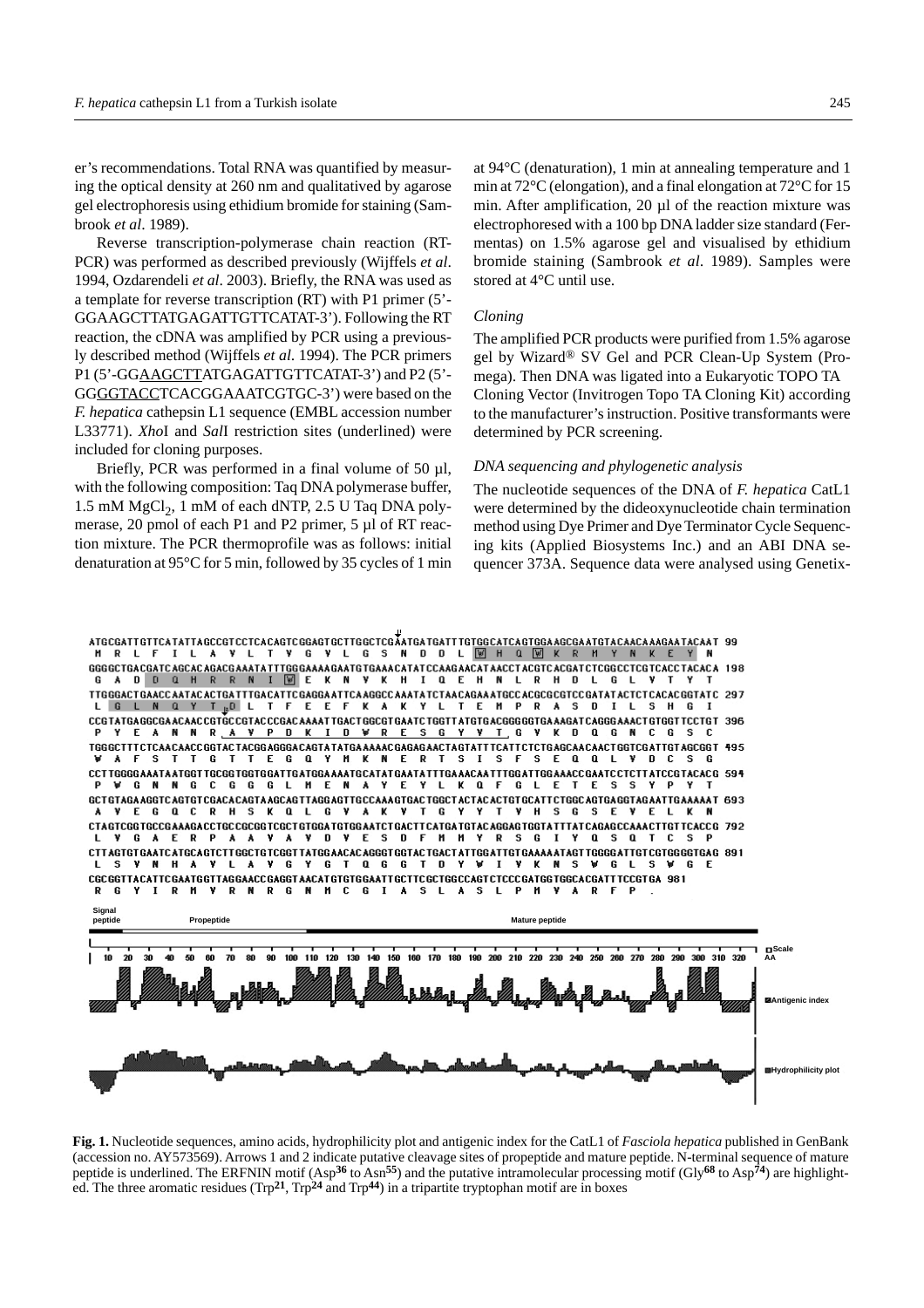|   |                      |             |      |        |                     |  |             |  |   |    |       |  |                               |  | Accession          |                |
|---|----------------------|-------------|------|--------|---------------------|--|-------------|--|---|----|-------|--|-------------------------------|--|--------------------|----------------|
|   | N-terminal sequences |             |      |        |                     |  |             |  |   |    |       |  |                               |  | numbers            | <b>Species</b> |
|   |                      |             |      |        |                     |  |             |  |   |    |       |  | AVPDKI DWRES GYVT             |  | AY573569           | $Fh$ Cat I 1   |
|   | . v P                |             | ுற   | — к. т |                     |  | D W R E     |  |   | းဒ |       |  | GY VT                         |  | L33771             | Fh Cat L       |
|   | $V$ $P$              |             | ന    | —к 1   |                     |  | D W R       |  | Œ | း  | G Y V |  |                               |  | ab009306 Fh Cat L  |                |
|   |                      | A V P D R H |      |        |                     |  | D W R E     |  |   |    |       |  | SGYVT                         |  | af271385           | Fh Cat L       |
|   |                      |             |      |        |                     |  |             |  |   |    |       |  | AVPDKI DWRESCYVT              |  | af490984           | Fh Cat L       |
|   |                      |             |      |        |                     |  |             |  |   |    |       |  | A V P D K I D W R E S G Y V T |  | aj279092 Fh Cat L  |                |
|   |                      |             |      |        |                     |  |             |  |   |    |       |  | AVPDKI DWRESGYVT              |  | ay029229 Fh Cat L  |                |
|   |                      |             |      |        | A V P D K I D W R E |  |             |  |   |    |       |  | SGYVT                         |  | ay277628 Fh Cat L  |                |
|   | A V P                |             | DK I |        |                     |  | D WR E      |  |   |    |       |  | SGYVT                         |  | av519971 Fh Cat L  |                |
|   |                      |             |      |        |                     |  |             |  |   |    |       |  | A V P D K I D W R E S G Y V T |  | av519972 Fh Cat L  |                |
|   |                      |             |      |        | AVPDKI DWRE         |  |             |  |   |    |       |  | s g y v t                     |  | u62288             | Fh Cat L       |
|   |                      |             |      |        |                     |  |             |  |   |    |       |  | A V P D K I D W R E S G Y V T |  | af112566           | Fh Cat L       |
|   |                      | A V P       | D.   |        |                     |  |             |  |   |    |       |  | K   D W R E S G Y V T         |  | af239264 Fg Cat L1 |                |
|   |                      | $V$ P       | A    | S      |                     |  |             |  |   |    |       |  | $1$ D W R E S G Y V T         |  | af239265 Fg Cat L1 |                |
|   |                      | $A \vee P$  | Е    | S      | $1$ D W R D         |  |             |  |   | Υ  | Y     |  | YV                            |  | af239266 Fg Cat L1 |                |
| D | т                    | $P$ N       |      | Ν      | F.                  |  |             |  |   |    |       |  | D W R E K G A V T             |  | af510740 Si Cat L1 |                |
| Α |                      | V P         | Ð    | . K.   |                     |  |             |  |   |    |       |  | D W R E S G Y V T             |  | af510856 Fg Cat L2 |                |
| D |                      | $V$ $P$     | A    | S      | $1$ D W R E Y       |  |             |  |   |    |       |  | GYVT                          |  | aj279091           | Fh Cat L3      |
| D |                      | $V$ $P$     | A    | S      |                     |  | $1$ D W R Q |  |   | Y  |       |  | GYVT                          |  | aj279093           | Fh Cat L3      |
|   |                      | P           | Ð    | R      |                     |  |             |  |   |    |       |  | D W R E S G Y V T             |  | L33772             | Fh Cat L       |

*Fasciola hepatica* cathepsin L1 (Fh Cat L1) (GenBank accession nos. AY573569 (present study), L33771, ab009306, af271385, af490984, aj279092, ay029229, ay277628, ay519971, ay519972, u62288, af112566), procathepsin L3 (Fh Cat L3) (aj279091, aj279093), cathepsin L-like protein (Fh Cat L) (GenBank accession no. L33772), *F. gigantica* cathepsin L1 (Fg Cat L1) (GenBank accession nos. af239264, af239265, af239266, af510856) and *Schistosoma japonicum* cathepsin L1 (Sj Cat L1) (GenBank accession no. af510740)

Mac, and EMBL/GenBank database searches were performed with the FASTA program. The alignment of sequences was carried out using CLUSTAL W (Thompson *et al*. 1994) program available over the World Wide Web (http://www.ddbj. nig.ac.jp/E-mail/homology.html). Hydrophilicity and antigenic index parameters were obtained by using the antigenic index algorithm of Jameson and Wolf (Jameson and Wolf 1988). Phylogenetic tree was inferred with the neighbourjoining method (Saitou and Nei 1987) using TreeView PPC software (version 1.5.3). Confidence values for each branch were determined by 1000 bootstrap replications.

## **Results**

Full sequence information is given for the *F. hepatica* CatL1 coding sequence in Figure 1. The coding sequence consists of 981 bp and encodes a protein of 29 kDa. The CatL1 protein consists of three regions, 1–17 AA. signal peptide, 18–107 AA. propeptide and 108–326 AA. mature peptide.

Our results indicated that the first 15 N-terminal AA (107–122 AA) showed 100% identity with previously published N-terminal sequence of *F. hepatica* CatL-like protein, *F. gigantica* CatL1 and *F. gigantica* CatL2 data. However, our isolate of *F. hepatica* CatL1 gene differed from the sequences of *F. hepatica* CatL (GenBank accession no. af271385), *F. hepatica* procathepsin L3 (GenBank accession no. aj279093),

*F. gigantica* CatL1 (GenBank accession nos. af239265, af-239266), *Schistosoma japonicum* CatL1 (GenBank accession no. af510740) (Fig. 1).

A phylogenetic analysis of 34 members of the papain superfamily revealed that our isolate of *F. hepatica* CatL1 form a monophyletic cluster with that of other *F. hepatica* and *F. gigantica* (Fig. 2). The *F. hepatica* CatL1 showed identical sequence with *F. gigantica*, but this sequential similarity decreases for *Plasmodium falciparum*, *Penaeus vannamei*, *Leishmania mexicana*, *Trypanosoma cruzi*, *S. japonicum*, *S. mansoni*, *Mus musculus* and *Rattus norvegicus* Phylogenetic analysis based on the CatL1 showed that the Turkish isolate is genetically related to Asiatic isolates.

## **Discussion**

This is the first report of cDNA encoding CatL1 protein of *F. hepatica* cloned into a plasmid vector in Turkey. Full sequence information is given for the *F. hepatica* CatL1 gene. The gene consists of 981 bp and three regions, 1–17 AA. signal peptide, 18–107 AA. propeptide and 108–326 AA. mature peptide.

The propeptide region plays an important role in the biology of cathepsin L1. This region included ERFNIN motif, tripartite tryptophan motif and GLNQLTD motif (Karrer *et al*. 1993, Vernet *et al*. 1995, Kreusch *et al*. 2000, Yamasaki *et al*. 2002). These motifs are mostly conserved in our isolate, although there were some minor differences in the amino acid sequence when compared to other isolates.

There are regional differences in CatL1 of *F. hepatica* (Panaccio and Trudgett 1999). These differences in amino acid residues appear to affect immunogenity of the protein involved. Cornelissen *et al*. (1999) have designed 8 peptides with 20AA and reported that two of them matched with various parts of CatL1 proved to be more specific and sensitive than the ELISA method using ES antigens of *F. hepatica*. It seems that antigenic features of these two peptides match with antigenic regions of the CatL1. In addition, there was similarity between one of the antigenic and other non-antigenic peptides. The difference between them was present in only three amino acids, and this condition results in major differences in immunodiagnostic potential. In the present study, amino acid residues of the CatL1 have some minor differences when compared to other isolates (Karrer *et al*. 1993, Vernet *et al*. 1995, Kreusch *et al*. 2000, Yamasaki *et al*. 2002). These differences in the amino acid residues may jeopardise the serological diagnostic tests to show the same specificity and sensitivity at every region. Therefore, we suggest that local studies are of importance in the selection of antigens for serological diagnostic tests.

The knowledge of antigenic index and hydrophilicity may play an important role in selection of synthetic peptides as vaccine candidates. Hydrophilicity and antigenic index analysis predicted at least eleven highly antigenic regions of CatL1 in our isolate.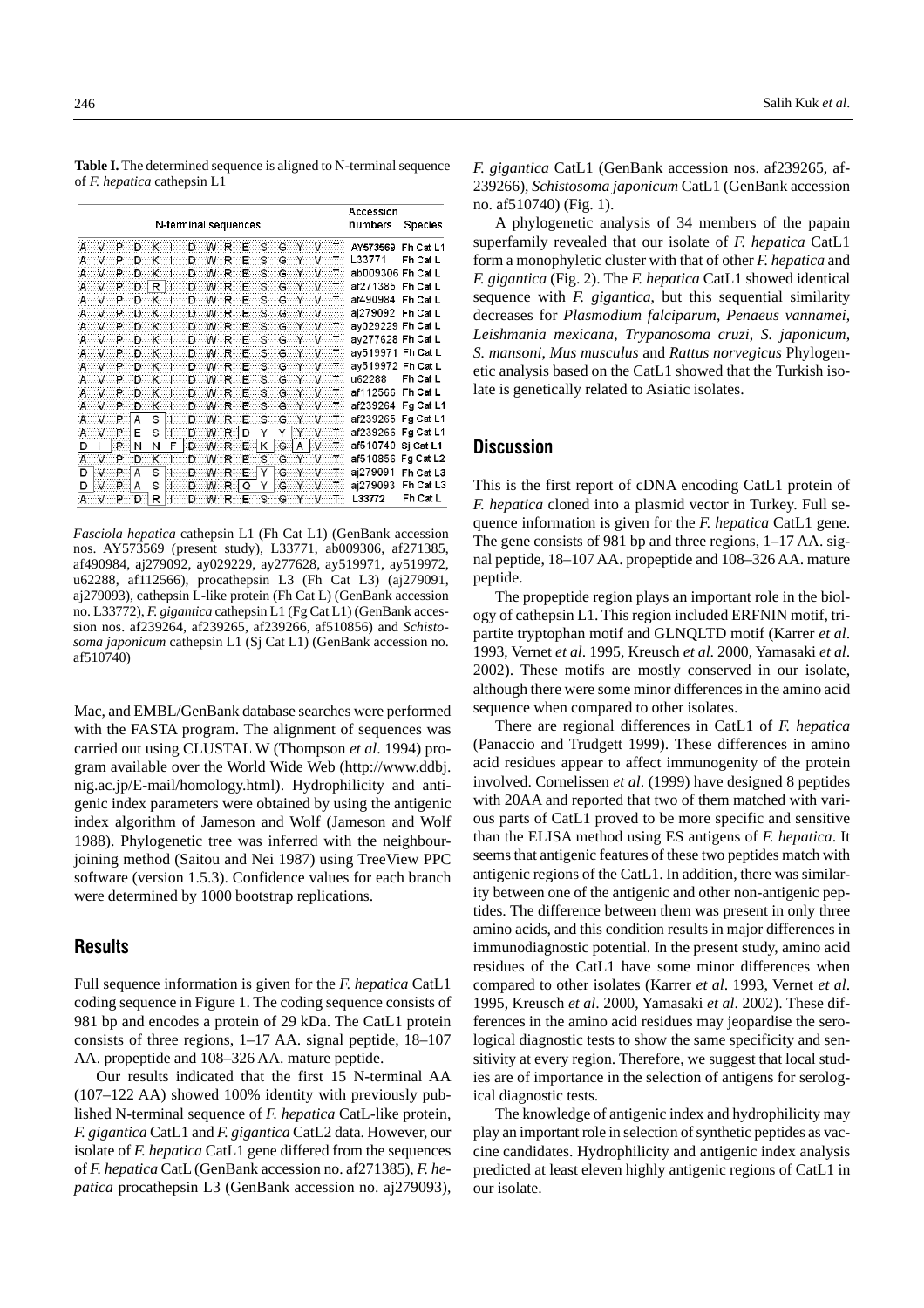

**Fig. 2.** Phylogenetic tree of cathepsins L from *Fasciola hepatica*, *F. gigantica* and other organisms. Uprooted neighbour-joining tree was prepared using the amino acid sequences of representative members of the papain superfamily. Numbers adjacent to branches represent bootstrap values. The bar indicates the numbers of substitutions per site. The cathepsins L used were from *F. hepatica* (GenBank accession nos. AY573569, ab009306, ay519971, u62288, ay277628, af490984, L33771, aj279092, ay029229, ay519972, z22769 (1), z22766, z22764, z22765, z22763, z22767, af271385, L33772, u62289, aj279091, aj279093), *F. gigantica* (GenBank accession nos. af112566, af239264, af239266, af510856), *Plasmodium falciparum* (GenBank accession no. m81341), *Penaeus vannamei* (GenBank accession no. y14965), *Leishmania mexicana* (GenBank accession no. z14061), *Trypanosoma cruzi* (GenBank accession no. x54414), *Schistosoma japonicum* (GenBank accession no. af510740), *Schistosoma mansoni* (GenBank accession nos. u07345, z32529), *Mus musculus*(GenBank accession no. z12451) and *Rattus norvegicus* (GenBank accession no. y00697).

The N-terminal region of the mature enzyme acts as an intramolecular chaperone, an intrinsic inhibitor of the enzyme and maintains proteinase stability (Tao *et al*. 1994, Roche *et al*. 1999**)**. This region is mostly conserved in all *F. hepatica* isolates (Karrer *et al*. 1993, Vernet *et al*. 1995, Kreusch *et al*. 2000). In our isolate, the N-terminal region of CatL1 shows a great similarity to the other *F. hepatica* CatL1 (except one Nterminal sequence) (Table I). Interestingly, one of *F. gigantica* CatL1 (GenBank accession no. af239264) and CatL2 (Gen-Bank accession no. af510856) also showed identical sequential properties.

Similarly to reports mentioned above, we determined genetic similarity between CatL of *F. hepatica* and *F. gigantica* in the present study. Phylogenetically, the most similar species to *F. hepatica* CatL1 gene from Turkey are those reported from the Asian countries. Turkey lies on the route from Asia to Europe and has taken initial steps on joining to the EU. Considering flukes from this region may be retaining a record of past migration of livestock from Asia to Turkey and possible risk of introduction of these fluke isolates into Europe the description and characterisation of the *F. hepatica* CatL1 gene from Turkey performed in this study is of importance.

For the first time, we have performed cloning and sequencing of the adult *F. hepatica* CatL1 gene from a Turkish isolate and revealed that *F. hepatica* CatL1 from flukes isolated in Turkey is related to Asiatic isolates.

## **References**

Andrews S.J. 1999. The life cycle of *Fasciola hepatica*. In: *Fasciolosis* (Ed. J.P. Dalton). CAB International, Wallingford, 1–29.